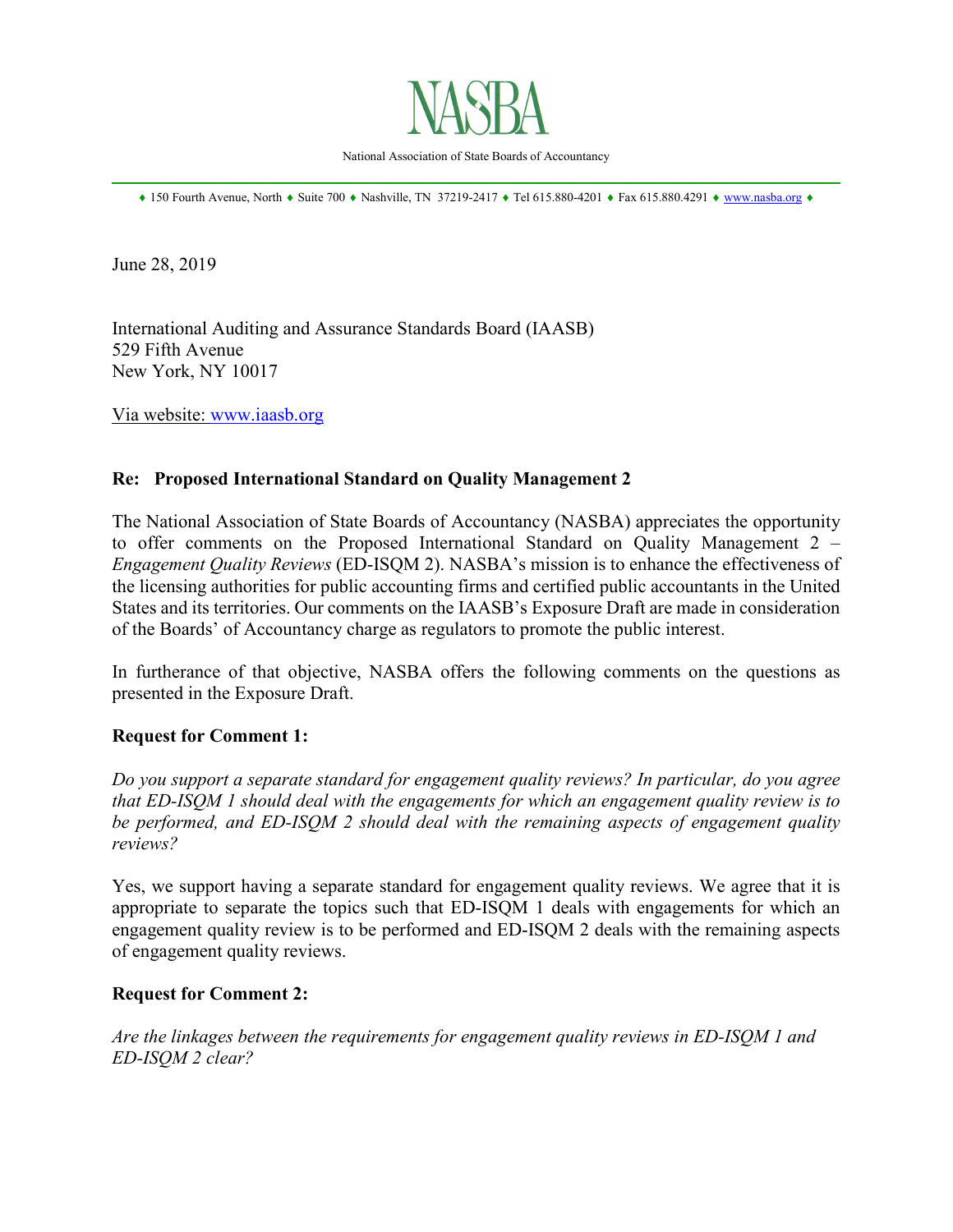In general, we believe the linkages between the requirements for engagement quality reviews in ED-ISQM 1 and ED-ISQM 2 are clear.

We question the linkage referenced in A32 regarding difficult or contentious matters. A32 of ED-ISQM 2 references Paragraphs 40(c) and (d) of ED-ISQM 1. Difficult or contentious matters are not discussed in ED-ISQM 1 Paragraphs 40(c) and (d); however, those matters are described in ED-ISQM 1 Paragraphs 37(c) and (d).

# **Request for Comment 3:**

*Do you support the change from "engagement quality control review/reviewer" to "engagement quality review/reviewer?" Will there be any adverse consequences of changing terminology in respondents' jurisdictions?*

Yes, we support the change from "engagement quality control review/reviewer" to "engagement quality review/reviewer."

With respect to the state boards of accountancy as regulators of the profession in the United States, we do not foresee that there would be any adverse consequences of changing the terminology in the jurisdictions.

# **Request for Comment 4:**

*Do you support the requirements for eligibility to be appointed as an engagement quality reviewer or an assistant to the engagement quality reviewer as described in paragraphs 16 and 17, respectively, of ED-ISQM 2?*

- *(a) What are your views on the need for guidance in proposed ISQM 2 regarding a "cooling-off" period for that individual before being able to act as the engagement quality reviewer?*
- *(b) If you support such guidance, do you agree that it should be located in proposed ISQM 2 as opposed to the IESBA Code?*

We generally support the requirements as described in paragraphs 16 and 17. We believe consideration should be given to moving Paragraph A15 into the requirements of the standard.

- (a) We believe a "cooling off" period should be required. The guidance regarding a "cooling off" period for an individual before being able to act as the engagement quality reviewer is presented as application guidance. More guidance and specificity are needed in order to avoid inconsistencies.
- (b) Yes, if more guidance is provided regarding a "cooling off" period, we believe it should be included in the IESBA Code and linked with proposed ISQM 2, rather than including this directly in ISQM2.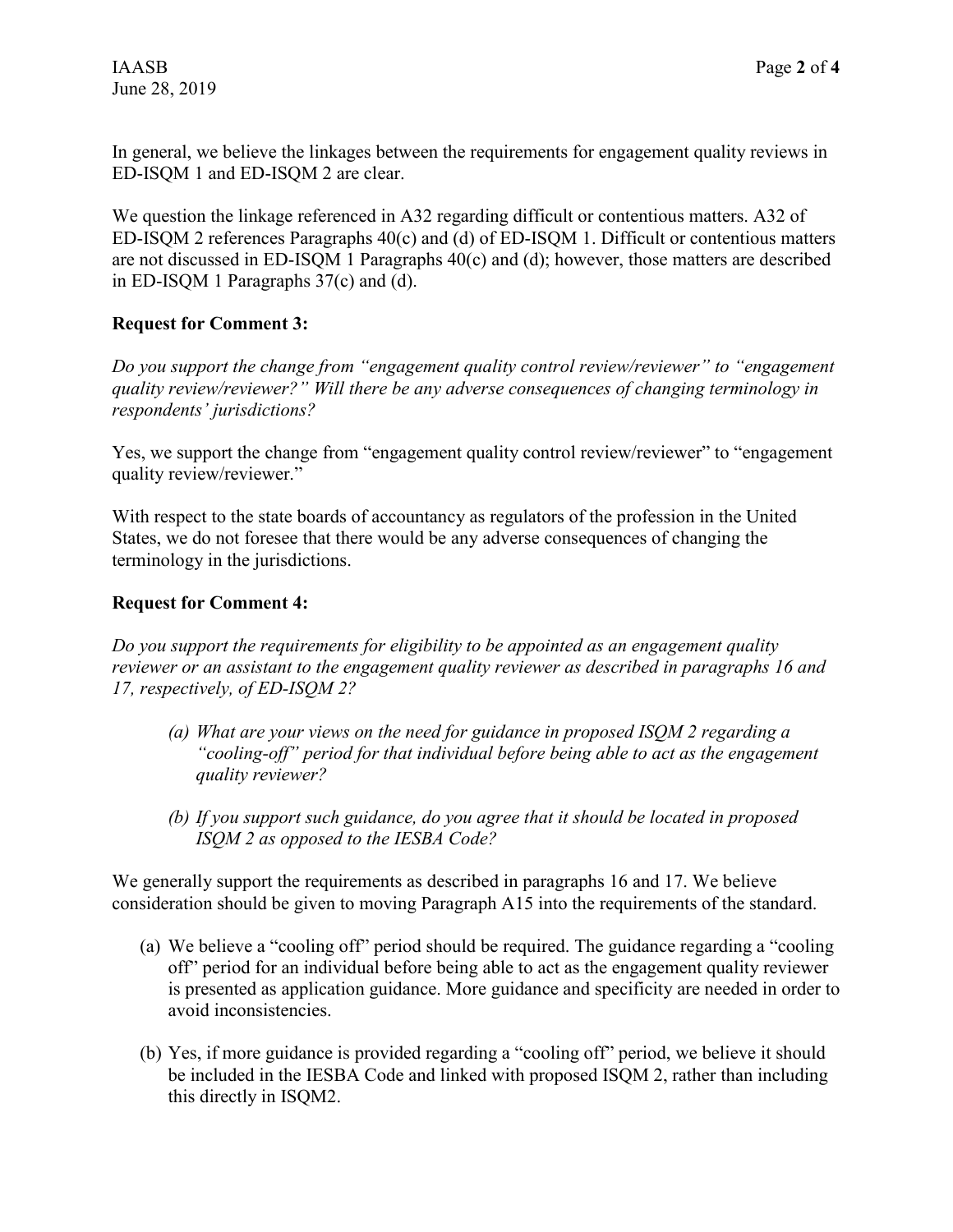#### **Request for Comment 5:**

*Do you agree with the requirements relating to the nature, timing and extent of the engagement quality reviewer's procedures? Are the responsibilities of the engagement quality reviewer appropriate given the revised responsibilities of the engagement partner in proposed ISA 220(Revised)?*

Yes, we agree with the requirements relating to the nature, timing and extent of the engagement quality reviewer's procedures. We also agree that the responsibilities of the engagement quality reviewer are appropriate.

#### **Request for Comment 6:**

*Do you agree that the engagement quality reviewer's evaluation of the engagement team's significant judgments includes evaluating the engagement team's exercise of professional skepticism? Do you believe that ED-ISQM 2 should further address the exercise of professional skepticism by the engagement quality reviewer? If so, what suggestions do you have in that regard?*

Yes, we agree that the engagement quality reviewer's evaluation of the engagement team's significant judgments includes evaluating the engagement team's exercise of professional skepticism.

We believe that the ED-ISQM 2 has appropriately addressed the exercise of professional skepticism by the engagement quality reviewer and has appropriately linked to ISA 220.

# **Request for Comment 7:**

*Do you agree with the enhanced documentation requirements?*

Yes, we are supportive of the enhanced documentation requirements.

# **Request for Comment 8:**

*Are the requirements for engagement quality reviews in ED-ISQM 2 scalable for firms of varying size and complexity? If not, what else can be done to improve scalability?*

We believe that the requirements for engagement quality review in ED-ISQM 2 will be challenging for smaller firms in having adequate qualified reviewers. Improvements for scalability for engagement quality reviews in ED-ISQM 2 will depend on the specificity of the engagements that require an engagement quality review prescribed in ED-ISQM 1 as well as the implementation guidance provided, especially for the smaller firm and sole proprietor.